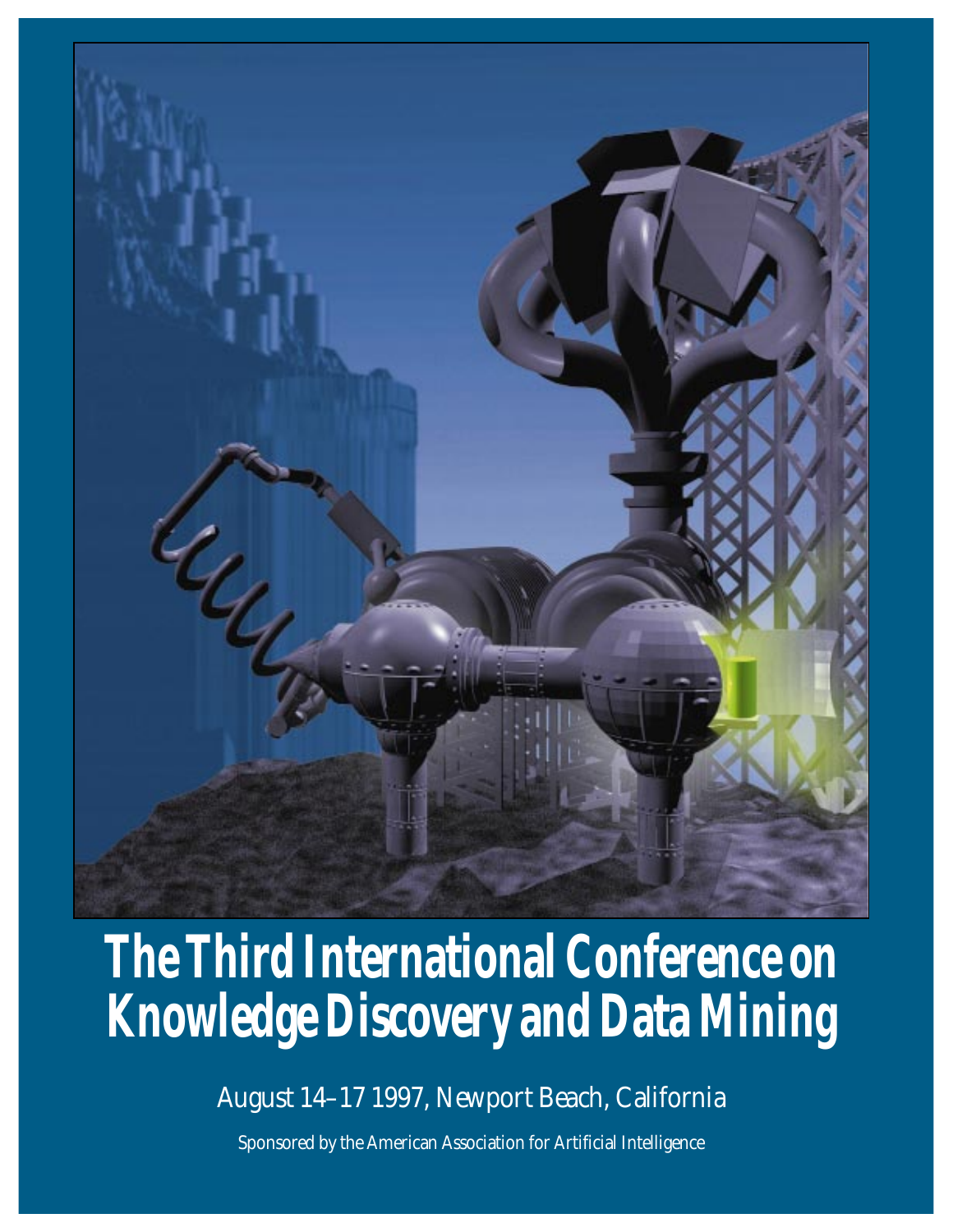

# **KDD-97: A Preview**

The rapid growth of data and information has created a need and an opportunity for extracting knowledge from databases, and both researchers and application developers have been responding to that need. Knowledge discovery in databases (KDD), also referred to as data mining, is an area of common interest to researchers in machine discovery, statistics, databases, knowledge acquisition, machine learning, data visualization, high performance computing, and knowledge-based systems. KDD applications have been developed for astronomy, biology, finance, insurance, marketing, medicine, and many other fields.

The Third International Conference on Knowledge Discovery and Data Mining (KDD-97) will follow up the success of KDD-95 and KDD-96 by bringing together researchers and application developers from different areas focusing on unifying themes.

# *Keynote Address:* **From Large to Huge. A Statistician's Reactions to KDD and DM**

#### Peter Huber, *Universität Bayreuth,* Germany

The statistics and AI communities are confronted by the same challenge, the onslaught of ever larger data collections, but the two communities have reacted independently and differently. What could they learn from each other if they looked over the fence? What is amiss on either side?

# **KDD-97 Organization**

## **General Conference Chair**

Ramasamy Uthurusamy, *General Motors Corporation*

## **Program Cochairs**

David Heckerman, *Microsoft Research* Heikki Mannila, *University of Helsinki,* Finland Daryl Pregibon, *AT&T Laboratories*

## **Publicity Chair**

Paul Stolorz, *Jet Propulsion Laboratory*

## **Tutorial Chair**

Padhraic Smyth, *University of California, Irvine*

#### **Demo and Poster Sessions Chair**

Tej Anand, *NCR Corporation*

## **Awards Chair**

Gregory Piatetsky-Shapiro, *GTE Laboratories*

#### **Program Committee Members**

Helena Ahonen, *University of Helsinki* Tej Anand, *NCR* Ron Brachman, *AT&T Laboratories* Carla Brodley, *Purdue University* Dan Carr, *George Mason University* Peter Cheeseman, *NASA AMES Research Center* David Cheung, *University of Hong Kong* Wesley Chu, *University of California at Los Angeles*

Gregory Cooper, *University of Pittsburgh* Robert Cowell, *City University,* UK Bruce Croft, *University of Massachusetts at Amherst* William Eddy, *Carnegie Mellon University* Charles Elkan, *University of California at San Diego* Usama Fayyad, *Microsoft Research* Ronen Feldman, *Bar-Ilan University,* Israel Jerry Friedman, *Stanford University* Dan Geiger, *Technion,* Israel Clark Glymour, *Carnegie-Mellon University* Moises Goldszmidt, *SRI International* Georges Grinstein, *University of Massachusetts, Lowell* Jiawei Han, *Simon Fraser University,* Canada David Hand, *Open University,* UK Trevor Hastie, *Stanford University* David Heckerman, *Microsoft Corporation* Haym Hirsh, *Rutgers University* Jim Hodges, *University of Minnesota* Se June Hong, *IBM T .J. Watson Research Center* Tomasz Imielinski, *Rutgers University* Yannis Ioannidis, *University of Wisconsin* Lawrence D. Jackel, *AT&T Laboratories* David Jensen, *University of Massachusetts* Michael Jordan, *Massachusetts Institute of Technology* Daniel Keim, *University of Munich* Willi Kloesgen, *GMD,* Germany Ronny Kohavi, *Silicon Graphics* David D. Lewis, *AT&T Laboratories – Research* David Madigan, *University of Washington* Heikki Mannila, *University of Helsinki* Brij Masand, *GTE Laboratories* Gary McDonald, *General Motors Research*

Eric Mjolsness, *University of California at San Diego* Sally Morton, *Rand Corporation* Richard Muntz, *University of California at Los Angeles* Raymond Ng, *University of British Columbia* Steve Omohundro, *NEC Research* Gregory Piatetsky-Shapiro, *GTE Laboratories* Daryl Pregibon, *Bell Laboratories* Raghu Ramakrishnan, *University of Wisconsin, Madison* Patricia Riddle, *Boeing Computer Services* Ted Senator, *NASD Regulation Inc.* Jude Shavlik, *University of Wisconsin at Madison* Wei-Min Shen, *University of Southern California* Arno Siebes, *CWI,* Netherlands Avi Silberschatz, *Bell Laboratories* Evangelos Simoudis, *IBM Almaden Research Center* Andrzej Skowron, *University of Warsaw* Padhraic Smyth, *University of California at Irvine* Ramakrishnan Srikant, *IBM Almaden Research Center* John Stasko, *Georgia Institute of Technology* Salvatore J. Stolfo, *Columbia University* Paul Stolorz, *Jet Propulsion Laboratory* Hanna Toivonen, *University of Helsinki* Alexander Tuzhilin, *New York University, Stern School* Ramasamy Uthurusamy, *General Motors R&D Center* Graham Wills, *Bell Laboratories* David Wolpert, *IBM Almaden Research Center* Jan Zytkow, *Wichita State University*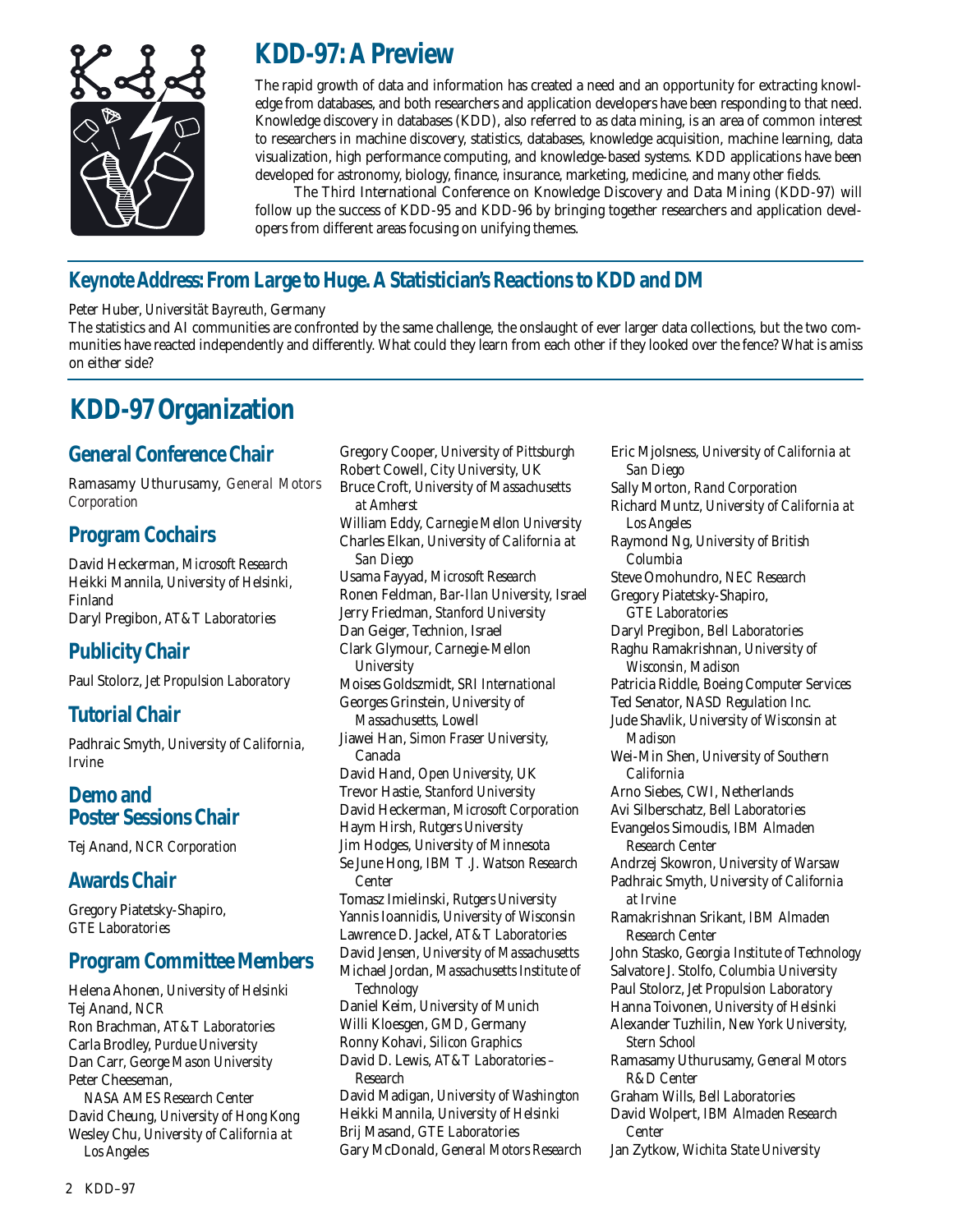# **KDD-97 Tutorial Program**

All tutorials will be presented on Thursday, August 14, 1997. The times listed below are tentative. Admission to the tutorials is included in your conference registration fee. Registrants can attend up to four consecutive tutorials, including four tutorial syllabi.

TIME SESSION 1 SESSION 2

- 8:00 to 10:00 AM T1 Fayyad and Simoudis *(single session)* 10:30 AM to 12:30 PM T2 – Hand T3 – Feldman 1:30 to 3:30 PM T4 – Swayne and Cook T5 – Chaudhuri and Dayal<br>4:00 to 6:00 PM T6 – Keim T7 – DuMouchel 4:00 to 6:00 PM T6 – Keim T7 – DuMouchel
	-

*Tutorial 1: 8:00–10:00 AM*

#### **Data Mining and KDD: An Overview**

*Usama Fayyad, Microsoft Research and Evangelos Simoudis, IBM*

We present a basic tutorial of this new and emerging area and emphasize relations to constituent communities, including statistics, databases, pattern recognition, learning, and visualization. The tutorial provides a basic overview of the KDD process for extracting knowledge from databases and covers the basics of each step in the process including: data warehousing, selection and cleaning, data transformation, data mining, evaluation, and visualization. We also cover a sampling of successful applications and outline challenges and issues to be addressed.

**Usama Fayyad** is a senior researcher at Microsoft Research, the Decision Theory & Adaptive Systems Group. His research interests include knowledge discovery in large databases, data mining, machine learning, statistical pattern recognition, and clustering. After receiving a Ph.D. degree in 1991, he joined the Jet Propulsion Laboratory (JPL), California Institute of Technology (until 1996). At JPL, he headed the Machine Learning Systems Group where he developed data mining systems for analysis of large scientific databases.

**Evangelos Simoudis** is Vice President, Global Business Intelligence Solutions – IBM North America, where he is responsible for the development and deployment of data mining and decision support solutions to IBM's customers worldwide. Simoudis received a B.A. in physics from Grinnell College, a B.S. in electrical engineering from California Institute of Technology, an M.S. in computer science from the University of Oregon, and a Ph.D. in computer science from Brandeis University.

*Tutorial 2: 10:30 AM–12:30 PM*

## **Modeling Data and Discovering Knowledge**

*David Hand, Open University, UK*

Our aim is to extract knowledge from<br>large bodies of data. The size of these bodies mean that we cannot do it unaided, but must use fast computers, applying sophisticated statistical tools. Attempts to automate the process of knowledge extraction date from at least the early 1980s, with the work on statistical expert systems. We examine this work, noting its successes and failures and especially what researchers in data mining and knowledge discovery can learn from those efforts. We examine what data are, what information is, and what knowledge is. We contrast modeling with discovery, especially in the context of large data sets. We examine high level modeling issues, such as overfitting, generalisability, overmodeling, and model evaluation. And we examine high level exploration issues such as the discovery of accidental artifacts. The confluence of computing and statistics in some areas provides a nice backdrop against which to examine these issues, and we briefly discuss neural networks and classification trees from these two perspectives.

**David Hand** is a professor of statistics at the Open University. His research interests include the foundations of statistics, statistical computing, and multivariate statistics, the latter especially as applied to classification problems. His applications interests include medicine, finance, and psychology. He is editor-in-chief of *Statistics and Computing* and has published fourteen books, the most recent of which is *Construction and Assessment of Classification Rules,* (Wiley, January 1997).

*Tutorial 3: 10:30 AM–12:30 PM*

## **Text Mining— Theory and Practice**

*Ronen Feldman, Bar-Ilan University, Israel*

Knowledge discovery in databases (KDD) focuses on the computerized exploration of large amounts of data and on the discovery of interesting patterns within them. While most work on KDD has been concerned with structured databases, there has been little work on handling the huge amount of information that is available only in unstructured textual form. In this tutorial we will present the general theory of text mining and will demonstrate several systems that use these principles to enable interactive exploration of large textual collections. We will describe generic techniques for text categorization and information extraction that are used by these systems. The systems that will be presented are KDT which is the system for knowledge discovery in texts; FACT, which discovers associations among keywords labeling the items in a collection of textual documents; and the Text Explorer, which is a system that provides a high level language for interactive exploration of textual collections. We will present a general architecture for text mining and will outline the algorithms and data structures behind the systems. We will give special emphasis to incremental algorithms and to efficient data structures.

**Ronen Feldman** is a lecturer at the Mathematics and Computer Science Department of Bar-Ilan University in Israel. He received his B.Sc. in math, physics and computer science from the Hebrew University, and his Ph.D. in computer science from Cornell University. His main research is in the area of machine learning and data mining. He is currently coordinating several research projects for developing dedicated text mining systems. These systems work on plain text collections and on the Internet.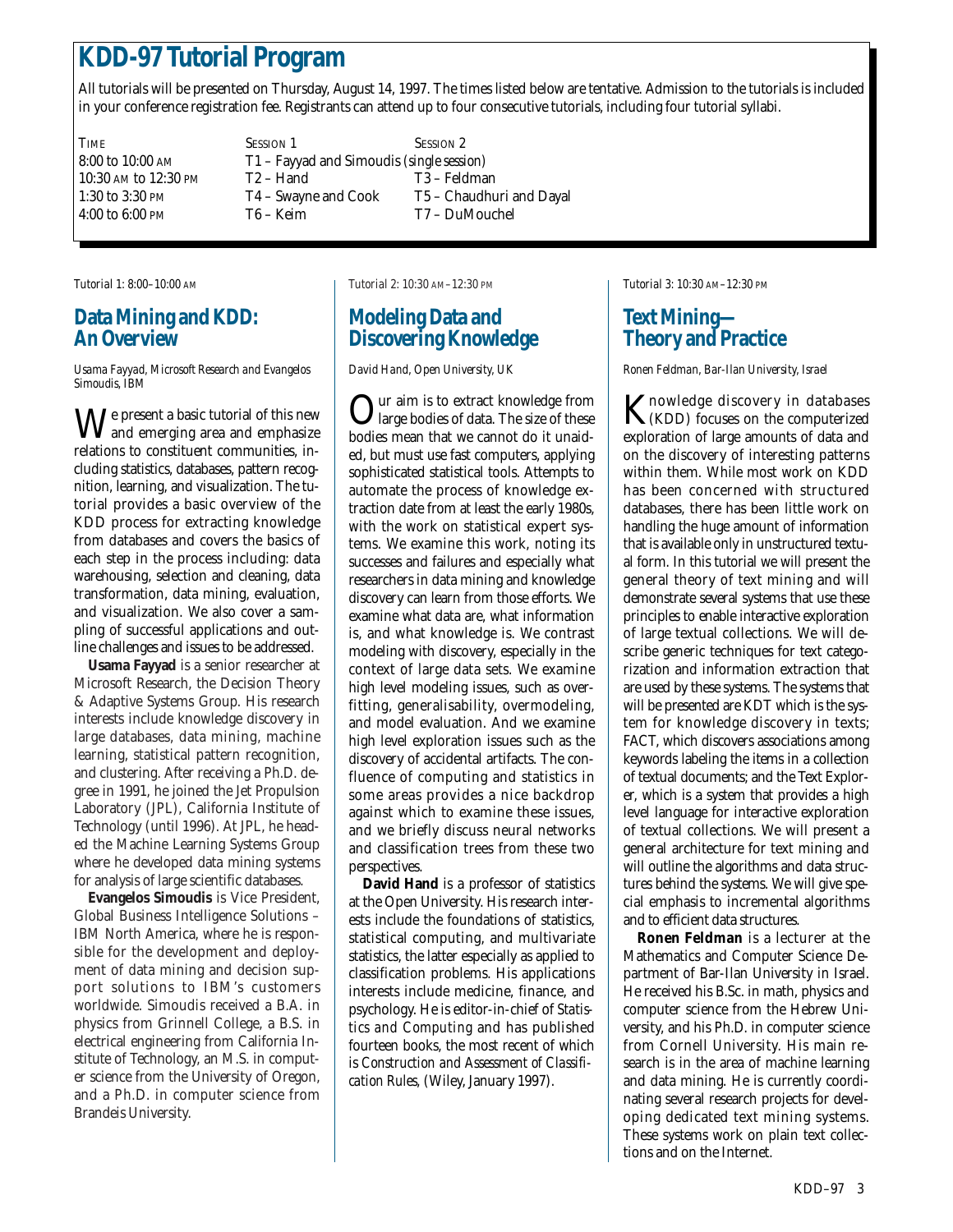#### **Exploratory Data Analysis Using Interactive Dynamic Graphics**

*Deborah Swayne, Bell Communications Research and Diane Cook, Iowa State University*

Researchers and software designers in the field of data mining are just beginning to make extensive use of graphical methods. Interactive dynamic data visualization has been explored in the field of statistics for over twenty years, and we propose that much of what has been learned in statistics is relevant for data mining. This class is an introduction to interactive data visualization as it is practiced as part of exploratory data analysis. The XGobi software, publicly available dynamic visualization software, will be used in the analysis of examples from biology, business, physics, engineering, and telecommunications. The examples will illustrate a set of general visualization principles which are embodied in specific methods such as brushing and identification of points in simple scatterplots, three dimensional rotations, rotations in higher dimensions such as the grand tour, and directed searches in higher dimensions for interesting two dimensional views using projection pursuit and manual control.

**Deborah Swayne** has worked at Bellcore since that company's inception in 1985, and is currently a member of the Statistics and Data Mining Research Group. Her research focuses on software methods for visualizing data. She is one of the authors of the XGobi software, originally developed at Bellcore. She has a B.A. in African linguistics from the University of Wisconsin at Madison, and a M.S. in statistics from Rutgers University.

**Dianne Cook** is an assistant professor in the Department of Statistics, Iowa State University. She received her PhD from Rutgers University in May 1993, and has conducted research into dynamic statistical graphics. Her interests include using these methods for understanding high-dimensional data, and adapting them for analyzing geographically referenced data with multiple measurements at each site.



*Tutorial 5: 1:30–3:30 PM*

# **OLAP and Data Warehousing**

*Surajit Chaudhuri, Microsoft Research and Umesh Dayal, Hewlett Packard Laboratories*

On-line analytical processing (OLAP) and data warehousing technologies enable enterprises to gain competitive advantage by exploiting the ever-growing amount of data that is collected and stored in corporate databases and files for better and faster decision making. Over the past few years, these technologies have experienced explosive growth, both in the number of products and services offered, and in the extent of coverage in the trade press. Vendors (including database companies) are paying increasing attention to all aspects of decision support. The area opens up interesting research directions, with ties to past work in database systems, but with different assumptions and requirements. Only very recently, however, has the database research community started to understand and address some of these issues. This tutorial presents an overview of OLAP and data warehousing, and an in-depth study of selected aspects. An outline of the tutorial follows: 1) Introduction: definitions, evolution, differences from OLTP, architectures. 2) Models and tools: conceptual model for OLAP, front-end tools (e.g., multidimensional spreadsheets), database design (e.g., star and snowflake schema). 3) Database server technologies for decision support queries: specialized indexing techniques, specialized join and scan methods, data partitioning and use of parallelism, intel-

ligent processing of aggregates, complex query processing, extensions to SQL, RO-LAP versus MOLAP. 4) Other services for OLAP/data warehousing: data cleaning, loading and refresh, tools for warehouse, system and process management, metadata management and the role of repository. 5) State of commercial practice. 6) Research issues.

The target audience is researchers and developers interested in learning about the concepts, products and the technical innovations in the area of decision support technologies.

**Surajit Chaudhuri** is a researcher in the Database Research Group of Microsoft Research. From 1992 to 1995, he was a member of the technical staff at Hewlett-Packard Laboratories, Palo Alto. He earned a B.Tech at the Indian Institute of Technology, Kharagpur and a Ph.D. at Stanford University. In addition to query processing and optimization, Chaudhuri is interested in the areas of data mining, database design and uses of databases for nontraditional applications.

**Umesh Dayal** is a senior researcher at Hewlett-Packard Labs, Palo Alto, California. His current research interests are in distributed information systems, workflow management, data mining, and information management issues related to the emerging global information infrastructure. He received his Ph.D. and S.M. degrees from Harvard University, his M.E. and B.E. degrees from the Indian Institute of Science, and his B.S. degree from Osmania University, India.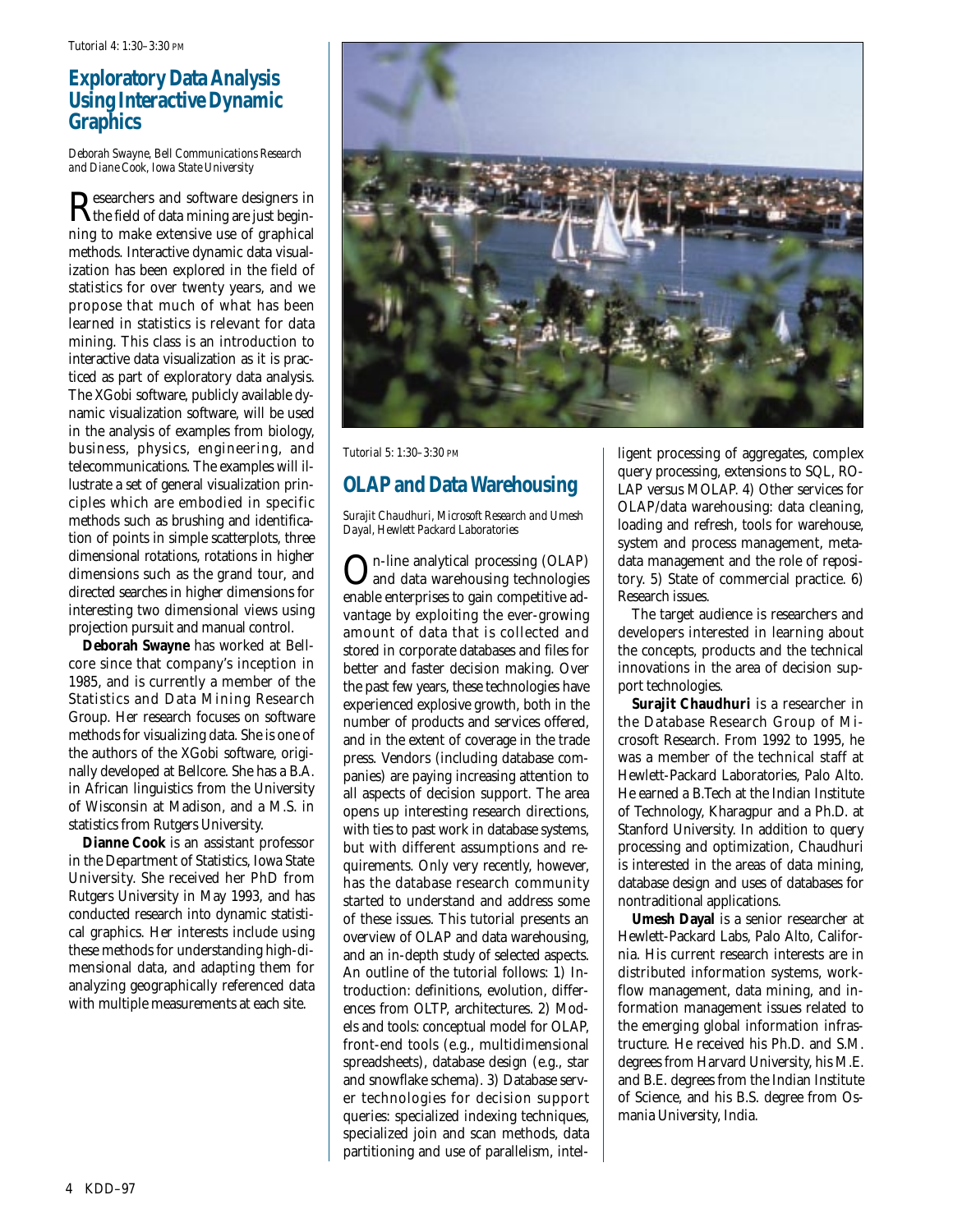## **Visual Techniques for Exploring Databases**

*Daniel Keim, University of Munich* 

For data exploration to be effective, it is important to include the human in the exploration process and combine the flexibility, creativity, and general knowledge of the human with the enormous storage capacity and the computational power of today's computers. Visual database exploration aims at integrating the human in the exploration process, applying its perceptual abilities to the large data sets available in today's computer systems. The basic idea of visual data exploration is to present the data in some visual form, allowing the human to get insight into the data and draw conclusions. Visual data exploration techniques have proven to be of high value in exploratory data analysis and they also have a high potential for exploring large databases. Visual database exploration is especially powerful for the first steps of the data mining process, namely understanding the data and generating hypotheses about the data, but it may also significantly contribute to the actual knowledge discovery by guiding the search using visual feedback.

The goal of this tutorial is to show the potential of visualization technology for exploring large databases. The tutorial provides an overview of the state-of-theart in data visualization and provides a classification of the existing data visualization techniques. Besides describing each of the classes, the tutorial focuses on new developments in data visualization, which are relevant to the area of knowledge discovery, and describes a wide range of recently developed techniques for visualizing large amounts of arbitrary multi-attribute data which does not have any two- or three-dimensional semantics and therefore does not lend itself to an easy display. A detailed comparison shows the strength and weaknesses of the existing techniques and reveals potentials for further improvements. Several examples demonstrate the benefits of visualization techniques for exploring databases. The tutorial concludes with an overview of existing database exploration and visualization systems, including research prototypes as well as commercial products.

**Daniel Keim** is one of the leading experts in the field of visual database exploration, and he was the chief engineer in

designing the VisDB system—a visual database exploration system. Keim received his diploma (equivalent to an MS degree) in computer science from the University of Dortmund in 1990 and his Ph.D. in computer science from the University of Munich in 1994. Currently, he is a teaching and research assistant (approximately equivalent to an assistant professor) at the Institute for Computer Science of the University of Munich, Germany.

*Tutorial 7: 4:00–6:00 PM*

#### **Statistical Models for Categorical Response Data**

*William DuMouchel, AT&T Research*

This tutorial will survey the most com-mon models and methods statisticians use to fit and test relationships among categorical (discrete) data. Most of these techniques are described in statistics texts such as *Categorical Data Analysis,* by Alan Agresti, (Wiley 1990) and are widely available in popular computer packages such as SAS and Splus. Therefore it is almost *de rigeur* for someone with a new classification technique to compare the proposal to one or more of these standard methods. The tutorial will focus on loglinear and logistic regression models, and related models such as probit, poisson regression, and survival models. In the short time available, priority will be given to explaining why these techniques are so popular among statisticians, and to how the basic models have been extended to handle variables having more than two categories or when some of the variables have continuous or ordinal scales. Examples of model fitting, model search and model comparison using SAS and Splus will be presented and discussed.

**William DuMouchel** has been on the faculties of the University of California, Berkeley; University of Michigan; University of London; MIT; and Columbia University. From 1987 to 1992 he was chief statistical scientist at BBN Software Products, helping to design and develop commercial software advisory systems for data analysis and experimental design. He is currently at AT&T Labs – Research, Florham Park, New Jersey.

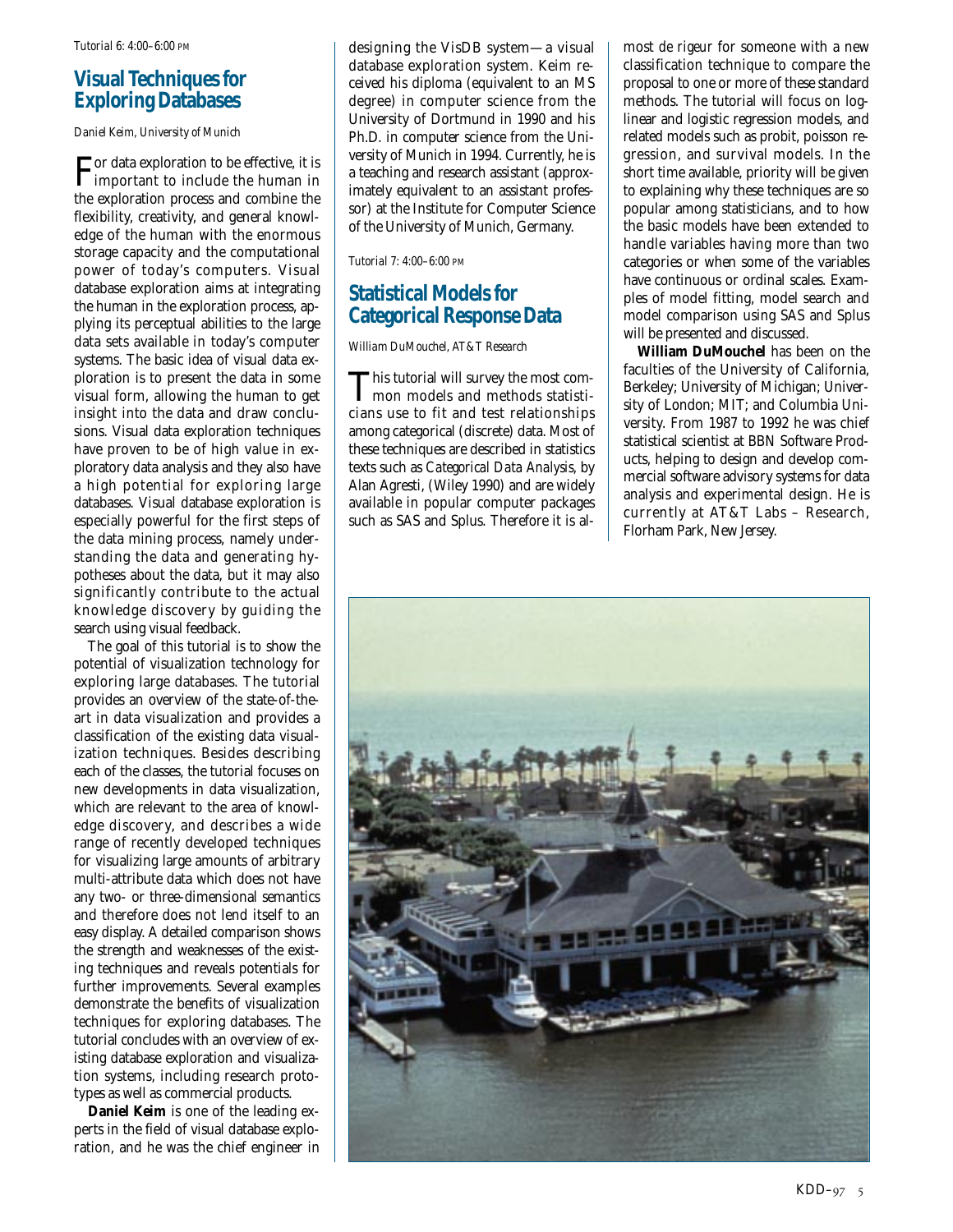# **KDD Workshop—Issues in the Integration of Data Mining and Data Visualization**

*Sunday, August 17, 8:30 AM – 5:00 PM*

Data visualization deals with the effec-<br>tive portrayal of data with a goal towards insight about the data. Typically, the data is of high volume, multidimensional in nature, and does not lend itself to easy display. The data is also often nonspatial and temporal in nature.

Data visualization software systems are very popular with end-user domain scientists who require visual tools to explore and analyze their data. These visual tools however are used strictly as output of the exploration process and have received much attention whereas the input issues to the exploration process still have not. The KDD community is concerned with two aspects of visualization techniques: 1) Its use at the "back-end" of the exploration process to help understand models extracted by data mining algorithms, and 2) Scalability issues in visualization: how do we make it efficient in presence context of large databases where data access is expensive. The visualization community looks at KDD and analytic methods also as applications to generate displays. However, visualization can be used as input to KDD and analytic tools; it can also be used to support computational steering. An effective visualization front-end can guide a data mining algorithm in its search and may result in much better and more easily acceptable solutions. This workshop will continue the discussions started at the first two workshops and focus on these and other issues that make a case for integrating KDD and visualization technologies.

Two previous workshops (Siggraph '90 and Visualization '91) have dealt with areas such as high-level requirements for data structures and access software, and data visualization environments. The first and second workshops on database issues for data visualization were held in 1993 and 1995 and explored the fundamental issues. A number of experimental, prototype, and research systems were presented. The second workshop also saw a beginning interest with data mining and visualization integration. This trend, so significant in the commercial sector today, is in its infancy and is in need of much research attention.

Position statements and papers are welcome on the following issues as they relate to KDD and data visualization integration. We would like to keep discussions focused on the end result, which is improving the integration of data mining and knowledge discovery systems with visualization:

- Requirements visualization places on knowledge discovery systems
- Data models and access structures
- Modeling the user—tasks, processes, support issues
- Advanced user interfaces for data mining
- Visual languages for data mining
- System integration issues
- Computational steering for data mining
- Scalability to large databases
- Distributed, heterogeneous data set issues—data and computation sharing
- Examples of integrated systems
- Applications of integrated systems Additional information about this workshop can be found at the following: www.cs.uml.edu/~grinstei/kddvisworkshop.html

#### **Paper Submissions**

*(Deadline June 15.)* Papers (and position papers to be expanded for final publication) are solicited that present research results in the integration of data mining and visualization. Papers should be limited to 5,000 words and may be accompanied by NTSC video. These should describe some original research on the particular subject, and how it fits in with the overall theme of the workshop. Proper references should be cited.

#### **Registration Fee**

Registration forms will be sent to the accepted participants. There is a single registration fee of US \$100, which covers the workshop sessions, preprints, and coffee breaks.

#### **Workshop Organizers**

Georges Grinstein Institute for Visualization and Perception Research University of Massachusetts at Lowell Lowell, MA 01854 E-mail: grinstein@cs.uml.edu Fax: (508) 934-3551 Phone: (508) 934-3627

Andreas Wierse Institute for Computer Applications Department of Computer Simulation and Visualization Pfaffenwaldring 27 D-70550 Stuttgart, Germany E-mail: wierse@rus.uni-stuttgart.de, Fax: +49(0)711-682357 Phone: +49-711-685-5796

Usama Fayyad Microsoft Research Redmond, WA 98052-6399 E-mail: fayyad@microsoft.com Fax: (206) 936-7329 Phone (206) 703-1528

# **Demonstrations and Exhibits of Knowledge Discovery Products**

Following the success of the demonstration sessions in previous KDD conferences, the KDD-97 program will also include demonstrations of knowledge discovery products, knowledge discovery applications and research prototypes. Unlike previous demonstration sessions, we will clearly differentiate between commercial product demonstrations and research demonstrations.

## **Exhibits**

We invite commercial vendors to exhibit at KDD-97. The exhibitor fee for KDD-97 will be a nominal \$250.00. Exhibitors will be provided with a 6 foot table top. In this space vendors will be allowed to distribute product or company literature, show product demonstrations and set up signage. Vendors will need to bring all necessary hardware and software that they will require for their demonstrations.

The exhibit area will be open August 15th from 12:30–5:00 PM.

Total attendance at KDD-96 was 457. Of these 35 percent were affiliated with universities and 65 percent were affiliated with industry. If you would like to exhibit at KDD-97 please fill out the registration form and send it along with the name of your product(s) and/or service(s) and a 200 word (maximum) description of product(s)/service(s) to:

AAAI KDD-97 Exhibit 445 Burgess Drive Menlo Park, CA 94025 USA Your description will be published in the conference program.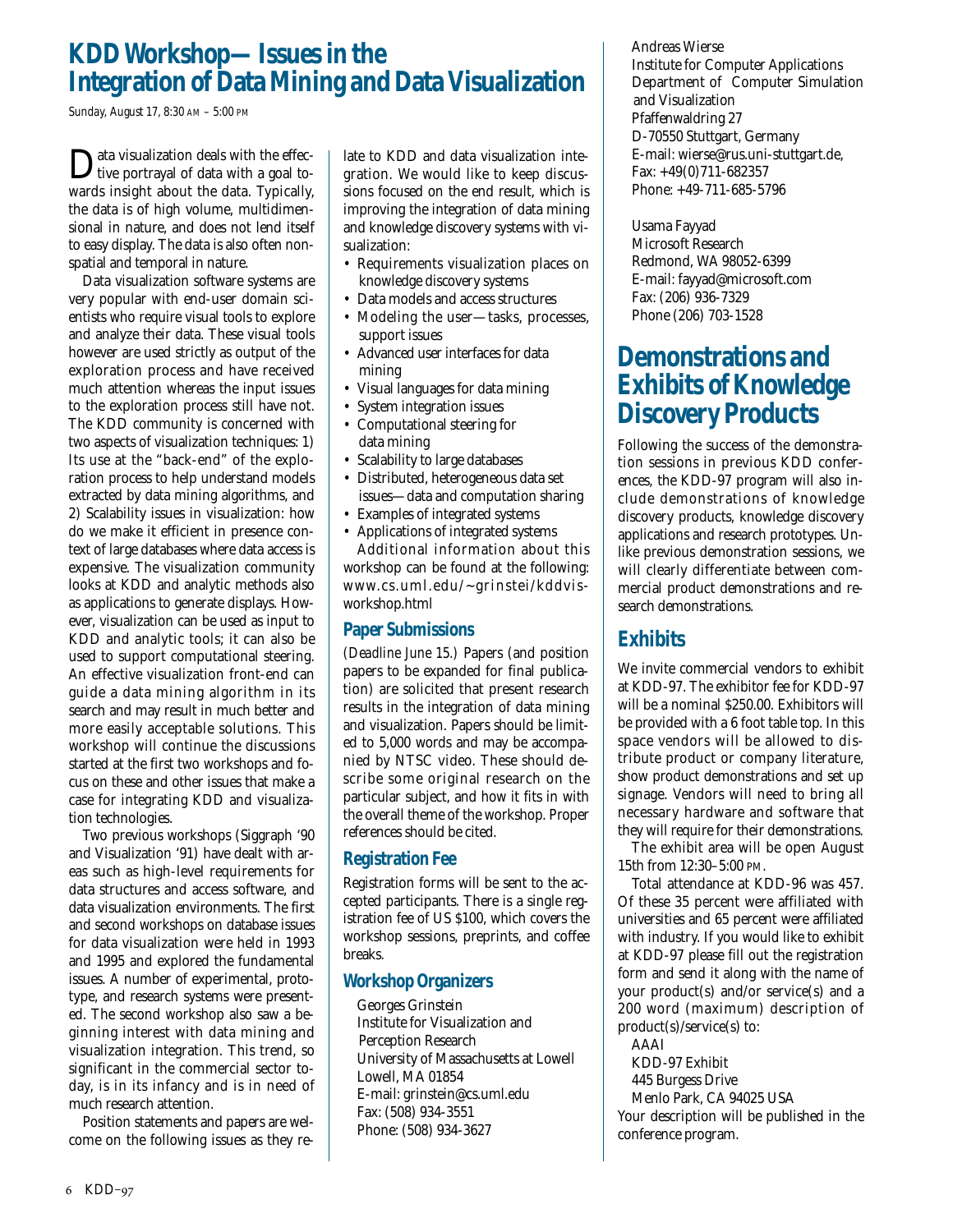#### **Research Prototype Demonstrations**

We are also soliciting demonstrations of research prototypes at KDD-97. This demonstration session will be held on August 15 from 12:30 to 5:00 PM. We have a limited budget for providing hardware for research demonstrations. This year we will give priority to demonstrations that are in conjunction with accepted papers at KDD-97. Within budget and space constraints we will make every effort to accommodate as many demonstrations as possible. If you would like your demonstration to be considered for KDD-97 please provide the following information to Tej Anand (tej.anand@atlanta ga. ncr.com) by June 1, 1997:

- Name of demonstration
- Title of paper (if this demonstration is in conjunction with a paper/poster at KDD-97)
- Development team
- Affiliations of development team members
- Contact telephone number
- Description of demonstration (approximately 200 words)
- What is unique about your system or application? (No more than 50 words)
- Status: Is the system a research prototype, a commercially available product, or a fielded application?
- Hardware required: Are there any special memory or disk requirements?
- Operating system (specific version number)
- WAN connection needed? (Are thereany special modem requirements?)
- Will you bring your own hardware?
- Any other requirements?

# **Registration Fees**

The KDD-97 program registration includes admission to four tutorials, four tutorial syllabi, technical and demo sessions, the opening reception, the*KDD-97 Proceedings* and mid-morning and afternoon coffee breaks. Onsite registration will be located in the foyer outside the California Ballroom, Newport Beach Marriott Hotel and Tennis Club, lobby level.

## **Early Registration**

| (Postmarked by June 10) |  |
|-------------------------|--|
|                         |  |
| Students \$95           |  |
|                         |  |
| Students \$155          |  |
|                         |  |

#### **Late Registration**

(Postmarked by July 15) *AAAI Members* Regular \$350 Students \$125 *Nonmembers* Regular \$425 Students \$180

# **On-Site Registration**

(Postmarked after July 15 or onsite.) *AAAI Members* Regular \$400 Students \$150 *Nonmembers* Regular \$475 Students \$210

## **Workshop Registration**

Registration forms will be sent to the accepted participants. There is a separate registration fee of US \$100 which covers the workshop sessions, preprints, and coffee breaks.

## **Payment Information**

Prepayment of registration fees is required. Checks, international money orders, bank transfers and travelers' checks must be in US dollars. American Express, MasterCard, VISA, and government purchase orders are also accepted. Registration applications postmarked after the early registration deadline will be subject to the la te registration fees. Registration applications postmarked after the la te registration deadline will be subject to on-site registration fees. Student registrations must be accompanied by proof of full-time student status.

## **Refund Requests**

The deadline for refund requests is July 25, 1997. All refund requests must be made in writing. A \$75.00 processing fee will be assessed for all refunds.

#### **Registration Hours**

Registration hours will be Thursday–Saturday, August 14-16, 7:30 AM-6:00 PM and Sunday, August 17, 8:00 AM–3:00 PM. All attendees must pick up their registration packets for admittance to programs.

# **Housing**

AAAI has eserved a block of rooms at our headquarters hotel—the Newport Beach Marriott Hotel—at reduced conference rates. Conference attendees must contact the ho tel directly and identify themselves as KDD-97 registrants to qualify for the reduced rates. Rooms will be assigned on a first-come, first-served basis. All rooms are subject to a 10% occupancy tax.

Newport Beach Marriott Hotel 900 Newport Center Drive Newport Beach, CA 92660 Phone: (714) 640-4000 Fax: (714) 640-4918 Single: \$105.00 (1 person, 1 bed) Double: \$115.00 (2 persons, 2 beds) Check-in time: 4:00 PM Check-out time:  $12:00$  n  $\infty$ n Cut-off date for reservations: July 24, 1997.

All reservation requests for arrival after 6:00 PM must be accompanied by a first night room deposit, or guaranteed with a major credit card. The Newport Beach Marriott Hotel will not hold any reservations after 6:00 PM unless guaranteed by one of the above methods. Reservations received after the cut-off time will be accepted on a space or rate available basis.

Reservations accepted without a credit card guarantee or advance deposit are subject to cancellation at 6:00 PM on the day of arrival.

# **Transportation**

#### **Air Transportation and Car Rental**

Newport Beach, California – G et there for less! Discounted fares have been negotiated for this event. Call Conventions in America at (800) 929-4242 and ask 6r Group #428. You will receive five to ten percent off the lowest applicable fares on American Airlines, or the guaranteed lowest available fare on any carrier. Travel between August 11-21, 1997. All attendees booking through CIA will receive free flight insurance and be entered in their bi-monthly drawing for worldwide travel for two on American Airlines! Hertz Rent A Car is also offering special low conference rates, with unlimited free mileage.

*Call Conventions in America:*  (800) 929-4242, ask for Group #428. *Reservation hours:*  M-F 6:30 AM–5:00 PM Pacific Time.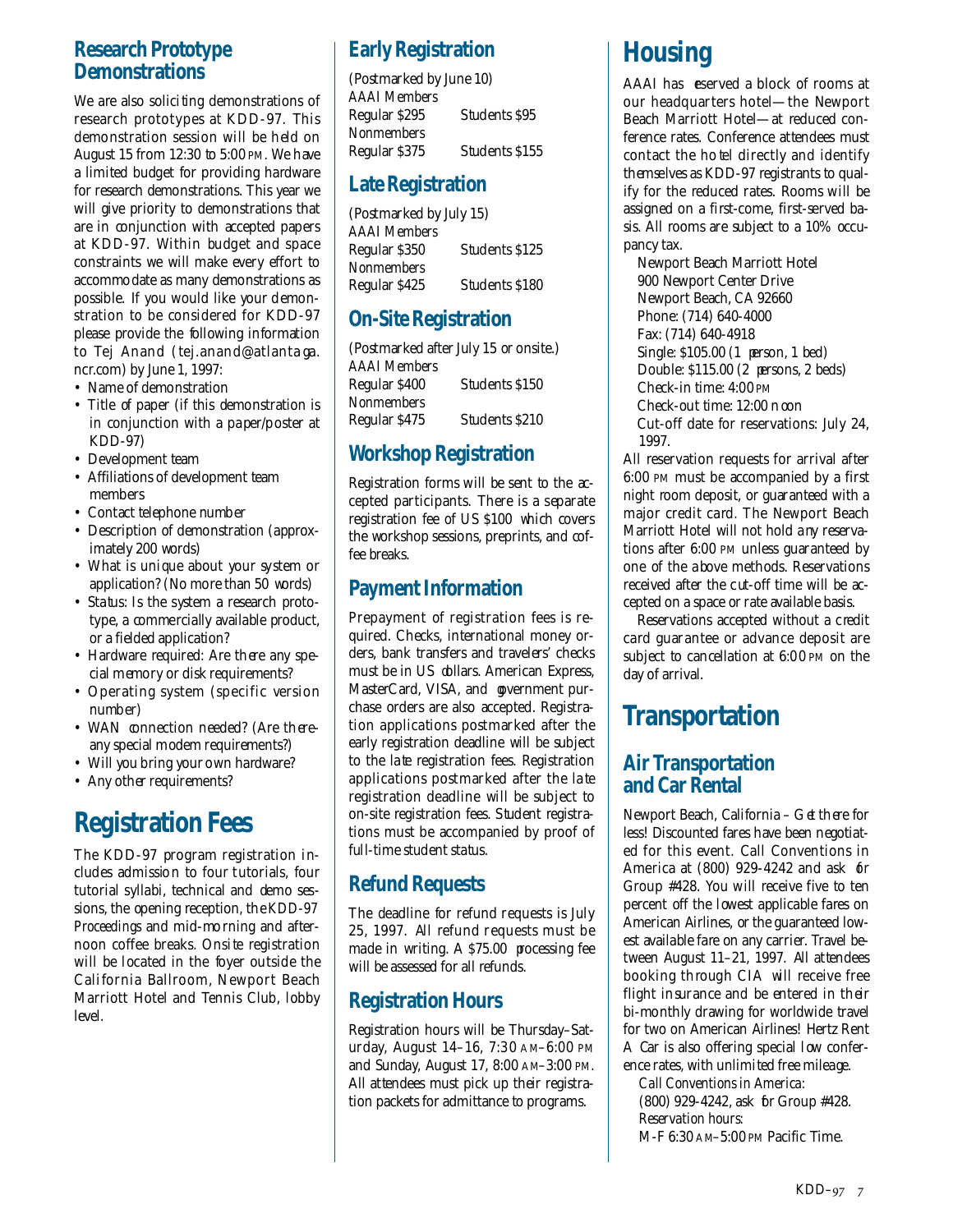# **AAAI Press Books on KDD**

## **Proceedings of the First International Conference on Knowledge Discovery and Data Mining (KDD-95)**

*Edited by Usama M. Fayyad and Ramasamy Uthurusamy* 

Papers in this proceedings focus on unifying themes such as the use of domain knowledge, managing uncertainty, interactive (human-oriented) presentation, and applications.

348 pp. \$50.00 paperback ISBN 0-929280-82-2

#### **Proceedings of the Second International Conference on Knowledge Discovery and Data Mining (KDD-96)**

*Edited by Evangelos Simoudis, Jia Wei Han, and Usama Fayyad* 

400 pp. \$55.00 paperback ISBN 1-57735-004-9

# **Advances in Knowledge Discovery and Data Mining**

*Usama M. Fayyad, Gregory Piatetsky-Shapiro, Padhraic Smyth, and Ramasamy Uthurusamy* 

Published by the AAAI Press / The MIT Press 625 pp. \$50.00 ISBN 0-262-56097-6

> *To order, consult your registration form, see AAAI Press's web page (www.aaai.org/Press/), or call us at (415) 328-3123*



*Outside US and Canada:* (619) 453-3686 (619) 453-7679 (fax). *Internet:* scitravel@aol.com *24-hour emergency service:*  (800) 748-5520. *If you call direct:* American (800) 433- 1790, ask for index #S 9485. *Hertz:* (800) 654-2240, ask for offer CV#24250.

## **Ground Transportation**

The following information provided is the best available at press time. Please confirm fares when making reservations.

#### **Airport Connections**

The Newport Beach Marriott Hotel provides complimentary airport transportation to/from John Wayne /Orange County Airport.

*Super Shuttle:* (714) 517-6600. The one-way fare from the Los Angeles International Airport (LAX) to the Newport Beach Marriott Hotel is \$21.00 per person. Reservations 24 hours in advance are recommended. Discover Card, traveller's checks and cash are accepted.

#### **Taxi**

Taxis are available at John Wayne Airport. Approximate fare from the airport to downtown Newport Beach is \$14.00. Orange County Yellow Cab Service: (714) 546-1311. The approximate taxi fare from the Los Angeles International Airport to the Newport Beach Marriott Hotel is  $$75.00 - $80.00.$ 

#### **Bus**

*Greyhound/Trailways Lines:* The depot is located at 100 W. Winston Road, Anaheim, CA 92805. For information on fares and scheduling, call (714) 999-1256.

#### **Rail**

The Amtrak (Southern Pacific Railroad) stations are located at Santa Ana, Irvine and Anaheim. For general information and ticketing, call (800) 872-7245.

#### **City Transit System**

The Orange County Transit District (OCTD) serves Newport Beach, Balboa Island and Corona del Mar. Basic local fare is \$1.00. For general information call (714) 636-RIDE.

#### **Parking**

Parking is available at the Newport Beach Marriott Hotel. The daily rate for valet parking is \$6.00, and \$8.00 overnight. Self-parking is complimentary.